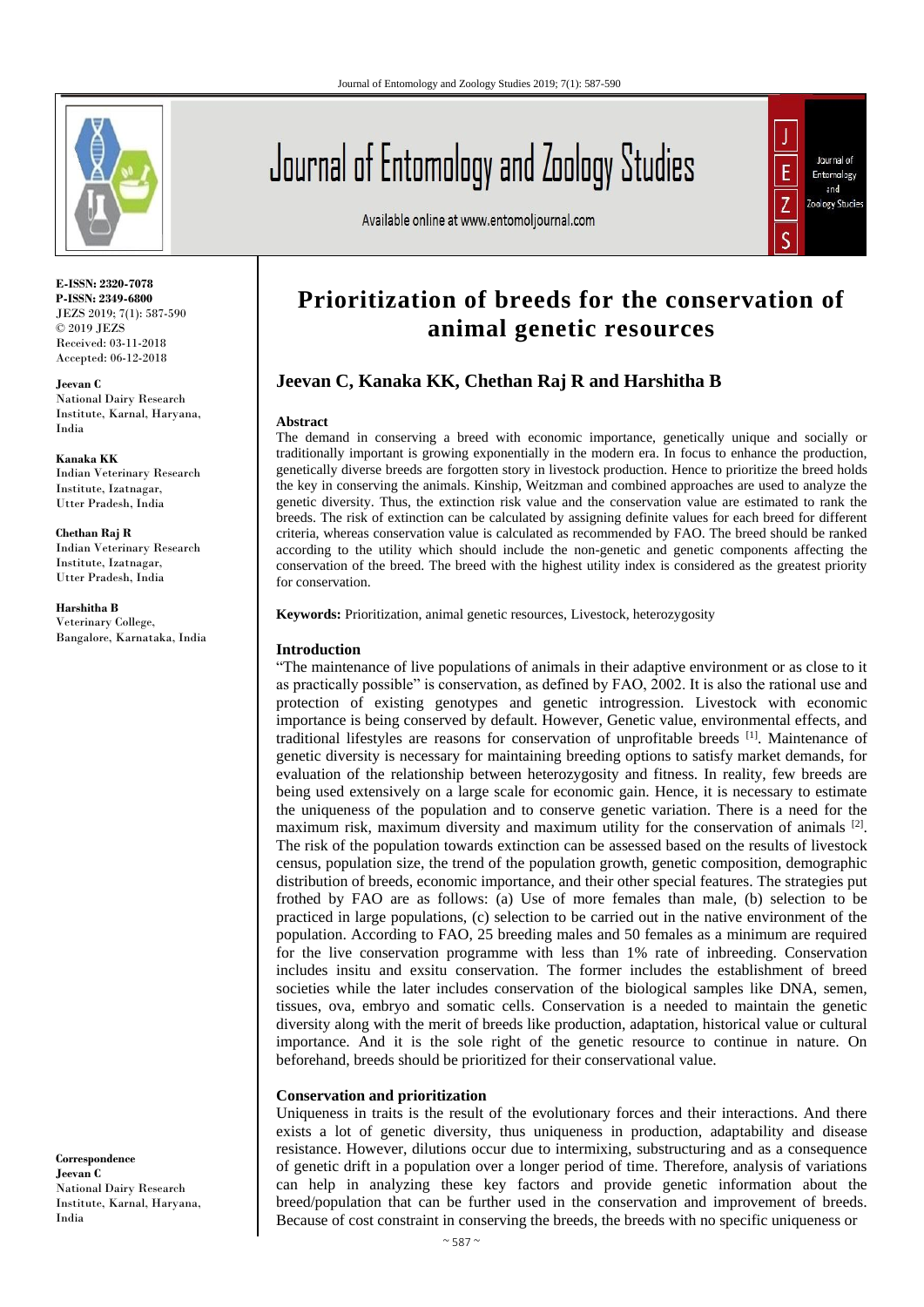economically valuable character, with little to no historical or cultural significance and some of them have very much similar genetically. However, the conservation decisions depend on future plans. The between subpopulation diversity should be prioritized if the purpose is to use in the genetic improvement programme, cross-breeding or introgression. The within-population diversity should be prioritized if the purpose is to preserve closed population to cope with the challenging environments.

The accurate genetic information of genotypes and relationships between populations can be drawn from the microsatellite markers [3-5]. Thus, STRs/Microsatellite have proved to be an efficient tool for diversity analysis in farm animals. These are being used as efficient and standard to characterize the genetic variation among and within breeds and to estimate genetic diversity  $[6]$  and to assign individuals to breed [7]. These data provide information regarding the origin, relationships, genetic diversity, and gene pool developments of domestic animal breeds. Genetically differentiated breeds are with gene combinations of scientific and economic importance. The diversity of such important breeds needs to be conserved by insitu or exsitu methods.

#### **Genetic Diversity**

Genetic diversity is the additive genetic variance within and between breeds or populations. Information pertaining to genetic diversity is essential for genetic improvement, adaptation to the environment and conservation of breeds [8]. The two approaches for the evaluation of the genetic diversity includes quantitative approach where the additive genetic variance of the traits are estimated with the aid of pedigrees and molecular genetics approach [9].

#### **Approaches to diversity analysis**

As we have limited resources with similarities and dissimilarities in a large population, there occurs a need to set priority for conservation. This prioritization varies according to within breed component and between breed component and its relative importance. There are three approaches to identify diversity. First is the ancestry method  $[10]$ , second is based on the richness of alleles and based on genetic distance [11]. Statistically, these methods aim to minimize kinship coefficient of metapopulation, to reflect between breed diversity component and to take both within and between breed component of diversity into consideration.

Kinship based methods: kinships estimated from the molecular data is the probability alleles drawn from the same locus are identical by descent. This holds value when pedigree data are missing. Mating of animals with genotypic similarity must be avoided in such cases. Kinship can be minimized to maximize genetic variability in the conserved population.

Kinship can be estimated from molecular data by a) Marker estimated kinships described [12]. (b) A variation of MEK based on log-linear regression  $[13]$ . (c) Based on log-linear regression with mixed model. (d) Average molecular coancestry (fm) based on allelic frequency <sup>[10]</sup>. The neighbornet phylogenies of breed and breed group can be constructed using Kinship genetic distance with software SPLITS TREE 4.12.6 software. Classification of breed and groups of breed can be performed by using genetic relationships and further the contour plots of kinship coefficients with MATLAB software.

Weitzman's diversity estimation approach: The partial contributions (PC) of breed group and each breed to total

diversity can be estimated by using the Weitzman method. Reynolds genetic distances can be used as a measure of between breed diversity ignoring within-breed diversity. This estimated the length reduction of a branch in maximum likelihood phylogeny. FORTRAN programme can be used to calculate the partial contributions. Alternatively, algorithm is also used to analyze breed group  $[14]$ . Pairwise Reynolds genetic distances can be used to obtain neighbor-net phylogenies by using SPLITS TREE 4.12.6 software.

Combined approaches for total diversity analysis: ideally, within and between population genetic variability should be taken in to account for prioritizing to make effective management decisions. The following approaches can be used to estimate contributions: (a) Aggregate diversity which uses Wright's FST, (b) Piyasatian and Kinghorn, (c) the method by Caballero and toro <sup>[10]</sup> and Fabuel <sup>[15]</sup>

#### **Estimation of extinction risk**

Extinction risk is an important factor in conservation by prioritizing the breeds. The risk should be prioritized within each group, the breed within the highest group should be given priority. The risk of extinction can be calculated by assigning definite values for each breed for different criteria that are related to survival like demographic distribution, change in population size, population size. Alternatively, amount of cross-breeding, the breeding male-female ratio and presence or absence of marketing programs can be included [16]. The fractional values assigned to each category to their maximum will add up to  $\langle 1.0 \rangle$  the effective size can be determined by the rate of inbreeding, as this effective population size describe the genetic size of the population:  $\overline{F}$ = 1/(2Ne). hence, the rate of inbreeding, the effective population size and rate of loss of genetic variation are parameters describing the extinction rate. If  $\Delta F > 3\%$  its considered as the critical risk, its considered as endangered if 1 to 3%, vulnerable if 0.5 to 0.1%. risk  $i = pi + ci + gi + bi + f$ + 0.05. where pi is population size, ci is the change in population size, gi is demographic distribution, bi is breed program existence. Sum of all maximum values would be 0.90 and the minimum would be zero. Thus for estimation of risk and making a score, the effective population size is used estimated by using marker data with software NeEstimator  $[17]$ . To draw the conclusion and to make the final score, other information from various reliable sources can also be incorporated.

#### **Estimation of conservation value**

Genetic diversity, maximum risk, and utility are the supreme aims for prioritization. We need to determine the value of conservation of individual, breed, population, and importance of factors affecting the aims to prioritize. The simple multifactor index can be used to prioritize according to conservation values if many factors are affecting. To rank the breeds for conservation, each breed and factors are to be expressed numerically. The FAO has proposed the mode to calculate the conservation value as follows:

CVi =WF1 X (F1i - μF1) /  $\delta$ F1 + WF2 x (F2i - μF2)/  $\delta$ F2 +  $...$  + WFn x (Fni -  $\mu$ Fn)/  $\delta$ Fn

Where,

 $Cvi = is conservation value of breed i$  $WF1 =$  is the weight of factor 1  $F1i = is$  for factor 11 for breed I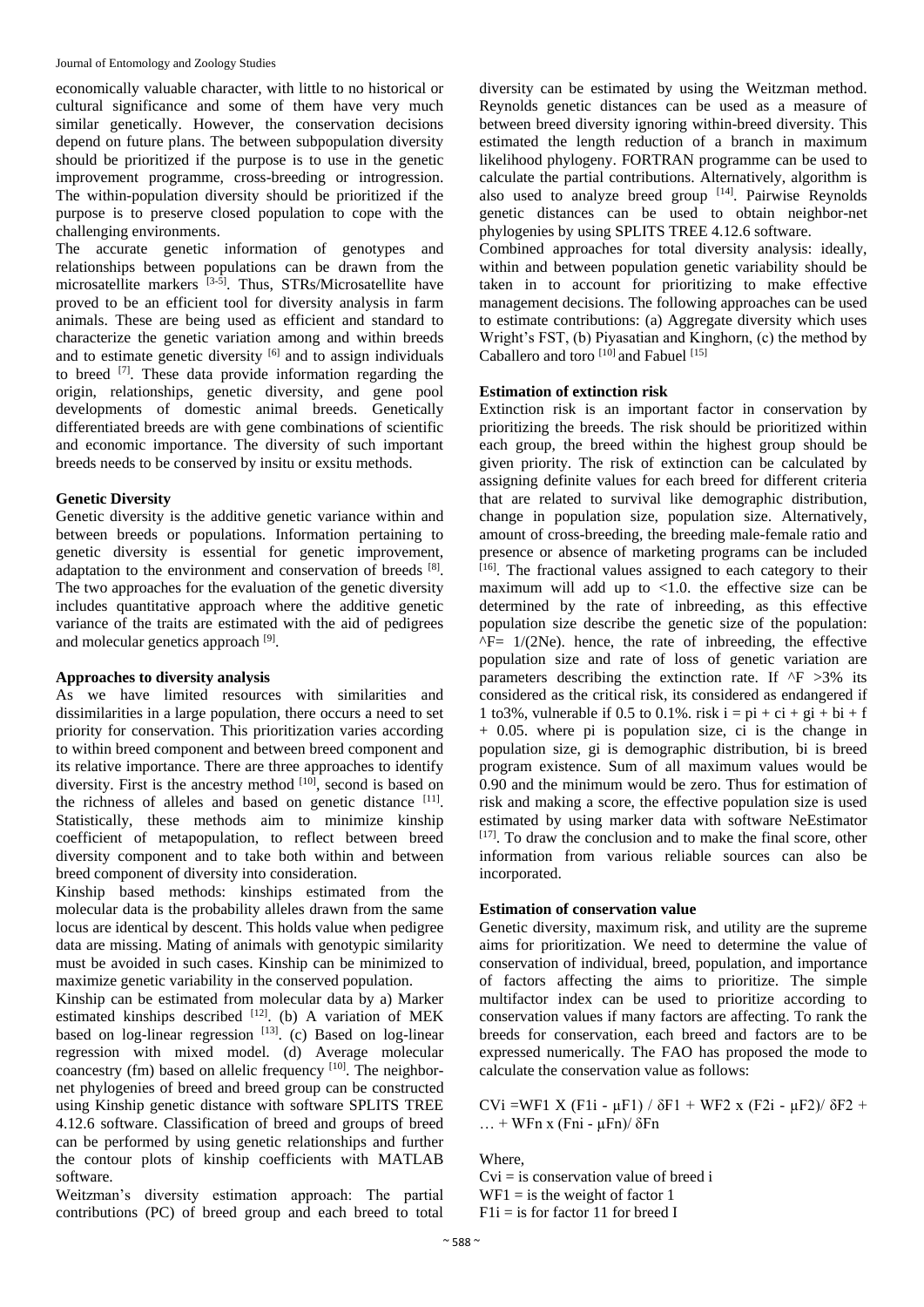$\mu$ F1 = is the average of all breeds for factor 1

 $\delta F1$  = is the std. of all breeds for factor 1

Weitzman approach for calculation of conservation value: Weitzman's conservation potential : CPi = -mizi Where,

CPi is the conservation potential of species/breeds I basis for prioritization

Mi is marginal contribution to diversity of species/breeds i

Zi is the risk of extinction of species/breeds i

CPi is amount of diversity maintained if breed i is safe completely

#### **Breed prioritization studies in livestock**

Methods have been developed to combine data on molecular genotype, phenotypic characteristics, the risk of extinction and cultural and social factors to make single value which serves as final criteria for prioritization [16, 18].

In general, genetic diversity estimated with neutral markers shouldn't be the sole criterion for conservation decisions. Several factors viz. traits with economic value, adaptive features, distinct phenotypes, resource availability, and infrastructure at the location of breed.

Cattle, sheep and goat breeds near the domestication sites in south-west Asia have high neutral genetic diversity which is measured by heterozygosity and the number of alleles of STR markers. This finding might indicate that breeds possess functional diversity in genes influencing traits. This is valuable for achieving present as well as future breeding goals. And hence the breeds with the high functional diversity should be prioritized for the conservation.

The population of unique species origin might receive higher priority if the species of unique origin is now extinct. Different evolution history may favor special combinations of genes and alleles and hence indicate uniqueness, that need to be preserved. Conservation priorities have been set up in different livestock species like cattle, sheep, and pig [18-21]. Different methodologies have been set up for prioritization. Ginja have used 19 FAO recommended microsatellite markers <sup>[19]</sup>. Different methods have been used in the past namely, Weitzman method, Kinship based, and combined. These methods rank breeds based on weight and method used. However, the need for including features like adaptation, unique traits, the cultural and historical value was emphasized. Ligda studied genetic structure by considering genetic diversity as an initial guide for conservation activities and decisions [20]. Other aspects of non-profit values like unique characters, the importance of breed in their region of habitat, cultural importance, historical heritage identity etc. Gizaw combined threat status, current breed merit and contribution to genetic diversity to rank sheep for conservation [18]. Threat analysis identified 8 breeds as threatened. It was observed that the breeds with a high probability of extinction will not have the highest priority necessarily. This is because the contribution to diversity will depend on their closeness to relative breeds. Fabuel analyzed Iberian pigs for genetic diversity and prioritization using 36 microsatellite markers by using Weizman and optimal contribution method  $^{[21]}$ . These two approaches made different priorities as Weitzman method doesn't consider withinpopulation diversity.

#### **Conclusion**

Different methods rank breeds differently for conservation. The same methodology should be adopted across the breeds

and populations. The breed should be ranked according to the utility which should include the non-genetic and genetic components affecting the conservation of the breed. The breed with the highest utility index is considered as the greatest priority for conservation. On the other hand, A similar methodology should be adopted across different populations or breeds. The optimal approach would include using a combinatorial approach based on the weighting of the within and between breed diversity.

#### **References**

- 1. Mendelsohn R. The challenge of conserving indigenous domesticated animals. Ecological Economics. 2003; 45(3):501-10.
- 2. Bennewitz J, Meuwissen TH. A novel method for the estimation of the relative importance of breeds in order to conserve the total genetic variance. Genetics Selection Evolution. 2005; 37(4):315.
- 3. Arranz JJ, Bayón Y, Primitivo FS. Genetic relationships among Spanish sheep using microsatellites. Animal Genetics. 1998; 29(6):435-40.
- 4. Ruane J. A critical review of the value of genetic distance studies in conservation of animal genetic resources. Journal of Animal Breeding and Genetics. 1999; 116(5):317-23.
- 5. Kantanen J, Olsaker I, Holm LE, Lien S, Vilkki J, Brusgaard K, *et al*. Genetic diversity and population structure of 20 North European cattle breeds. Journal of heredity. 2000; 91(6):446-57.
- 6. Baumung R, Simianer H, Hoffmann I. Genetic diversity studies in farm animals–a survey. Journal of Animal Breeding and Genetics. 2004; 121(6):361-73.
- 7. Baudouin L, Piry S, Cornuet JM. Analytical Bayesian approach for assigning individuals to populations. Journal of Heredity. 2004; 95(3):217-24.
- 8. Groeneveld E. A world wide emergency programme for the creation of national genebanks of endangered breeds in animal agriculture. Animal Genetic Resources/Resources génétiques animales/Recursos genéticos animales. 2005; 36:1-6.
- 9. Toro MA, Caballero A. Characterization and conservation of genetic diversity in subdivided populations. Philosophical Transactions of the Royal Society of London B: Biological Sciences. 2005; 360(1459):1367-78.
- 10. Caballero A, Toro MA. Analysis of genetic diversity for the management of conserved subdivided populations. Conservation Genetics. 2002; 3(3):289-99.
- 11. Weitzman ML. What to preserve? An application of diversity theory to crane conservation. The Quarterly Journal of Economics. 1993; 108(1):157-83.
- 12. Eding H, Meuwissen TH. Marker-assisted estimates of between and within population kinships from genetic marker data for the construction of core sets in genetic conservation schemes. Journal of Animal Breeding and Genetics. 2001; 118:141-59.
- 13. Eding H, Meuwissen TH. Linear methods to estimate kinships from genetic marker data for the construction of core sets in genetic conservation schemes. Journal of Animal Breeding and Genetics. 2003; 120(5):289-302.
- 14. Garcia D, Corral N, Canon J. Combining inter-and intrapopulation information with the Weitzman approach to diversity conservation. Journal of Heredity. 2005; 96(6):704-12.